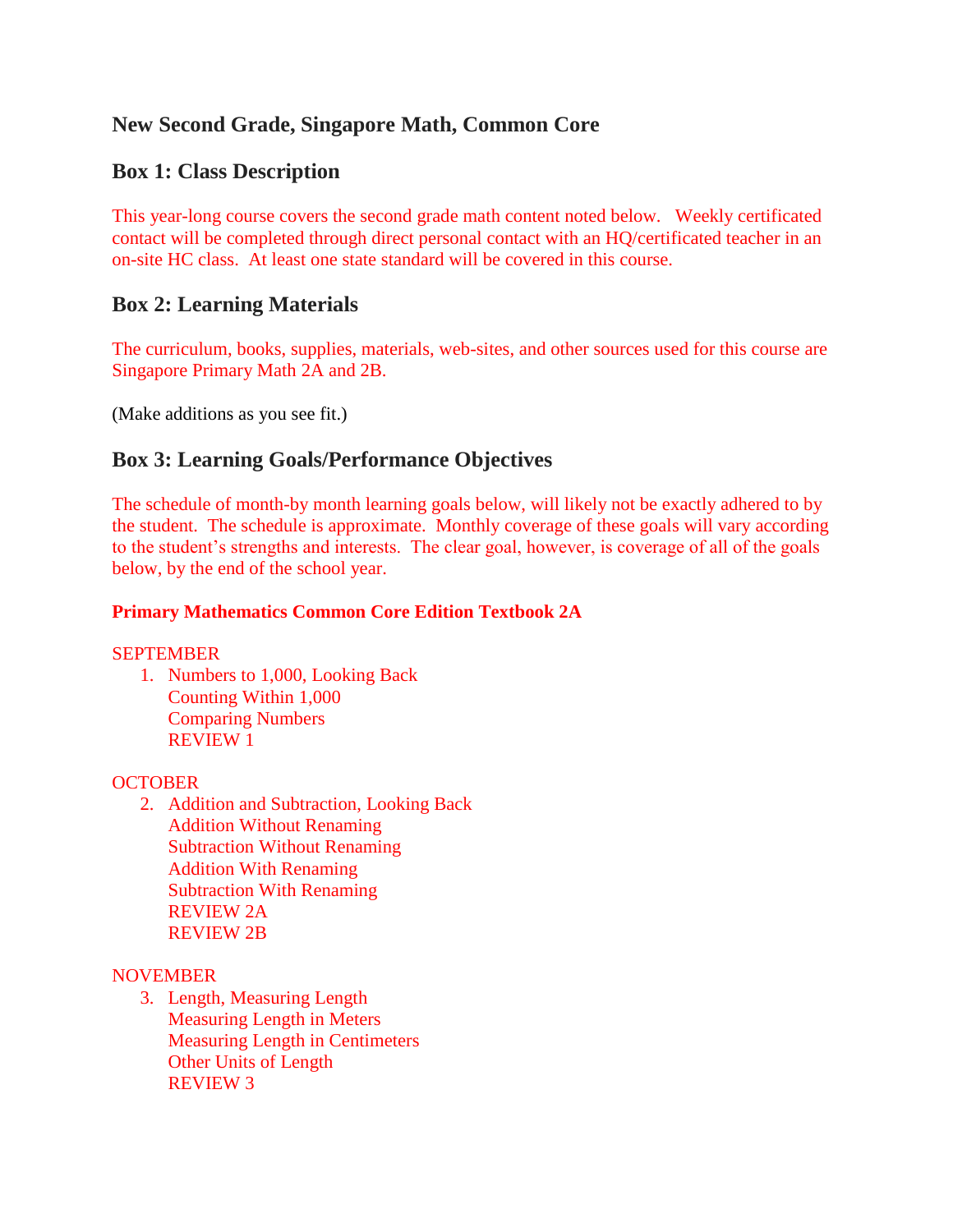#### **DECEMBER**

4. Multiplication and Division, Multiplication **Division** REVIEW 4

#### **JANUARY**

5. Multiplication Tables of 2 and 3, Multiplication Table of 2 Multiplication Table of 3 Dividing by 2 Dividing by 3 Remainders REVIEW 5

#### **Primary Mathematics Common Core Edition Textbook 2B**

#### **FEBRUARY**

6. Addition and Subtraction, Finding the Missing Number Methods for Mental Addition Methods for Mental Subtraction REVIEW 6

#### MARCH

7. Multiplication and Division, Multiplying and Dividing by 4 Multiplying and Dividing by 5 Multiplying and Dividing by 10 REVIEW 7

### APRIL

8. Money, Dollars and Cents Adding Money Subtracting Money REVIEW 8

#### MAY

- 9. Fractions, Halves, Fourths, and Thirds Writing Fractions REVIEW 9
- 10. Time Telling, Time After the Hour Telling Time Before the Hour REVIEW 10

#### JUNE

11. Tables and Graphs, Picture Graphs Bar Graphs Line Plots REVIEW 11